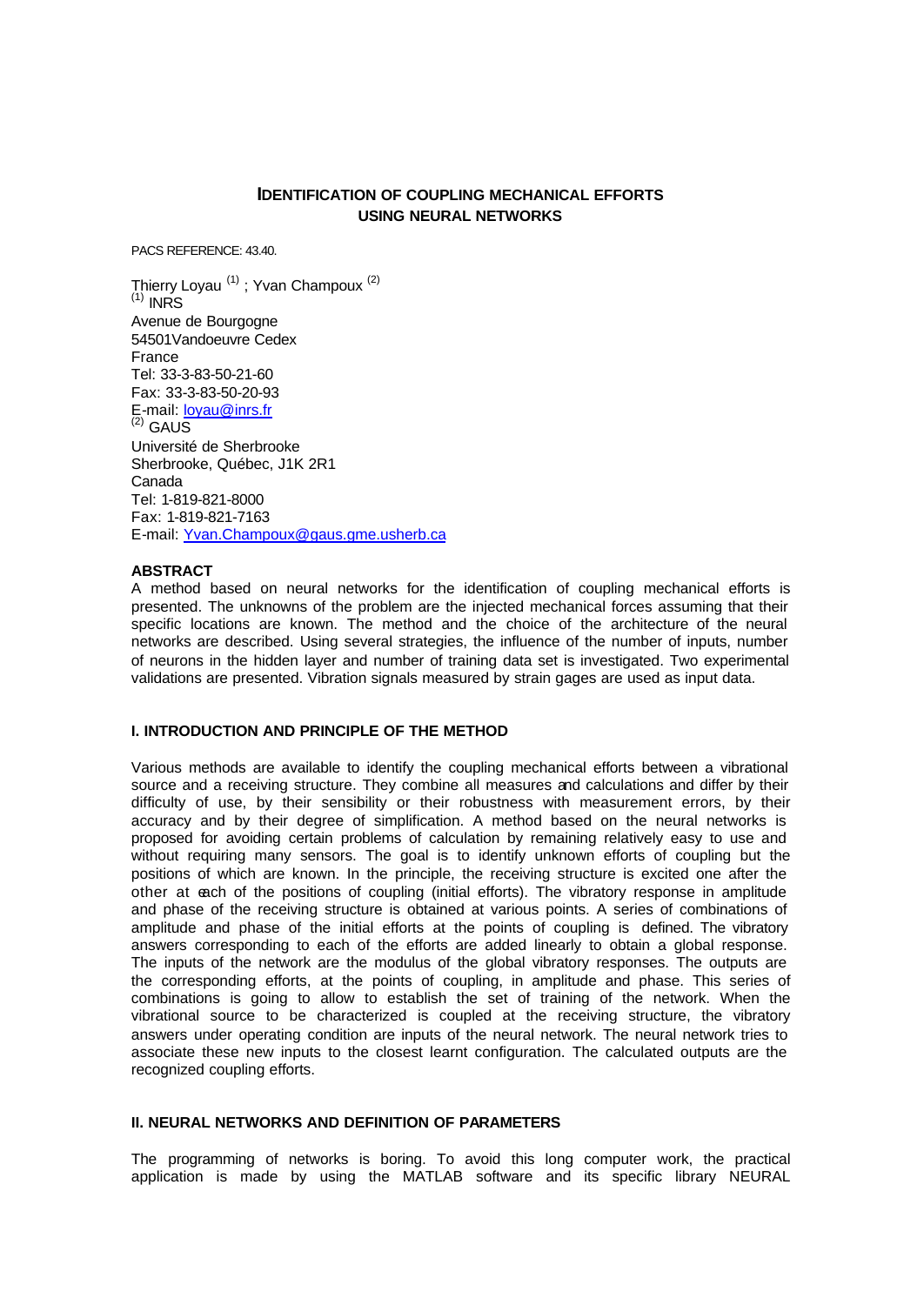NETWORKS [1]. An elementary neuron is described fig. 1. it possesses *M* inputs (*e1, ..., eM*) and one output *s*. The weights *Wi* and the bias *b* are unknowns.



Fig. 1 Elementary neuron.

*f* is the transfer function. The network is generalized to process the case of *M* inputs and *N* outputs. He can include several hidden layers containing *Q1, Q2*, ... neurons. Every transfer function may be different. Arbitrarily, it is the same in the same layer. The network will be specified by: *M-Q1 Q2...-N.* The functioning of the network contains three phases, the phase of training, the phase of test and the phase of recognition. For the training of the network, we have *Ja* couples of vector of inputs and outputs. *Ja* is the number of sets of training. These sets are presented to the network in the form of an input matrix **Ea[***M, Ja***]** and a target output matrix **Sa[***N, Ja***]**. As we shall see afterward, the training of the network allows to allocate values to the weights and to the bias. These values depend on their preliminary initialization, unpredictable. In the phase of test, we arrange a restricted number *Jt* of sets of inputs and outputs who allows to accept or to refuse the weights and the bias proposed by the network. These sets are presented under forms of input matrix **Et[***M, Jt***]** and a target output matrix **St[***N, Jt***]**. In the phase of recognition, the new inputs of the network are contained in a vector **Er***(M)*. The recognized outputs are contained in the vector **Sr***(N)*.

#### **III. APPLICATION OF THE BACKPROPAGATION NON LINEAR NEURAL NETWORK**

We are more particularly interested in the "backpropagation" neural network. This last one is used inside 85 % of the works using neural networks [2]. It allows to resolve a problem of identification in case the outputs are not linearly separable [3-4]. In our case the chosen parameters are the following ones :

- The number of inputs (vibratory responses) is a priori in excess and a strategy of choice is implemented to decrease this number of inputs (see § IV.1).

- The outputs are the efforts to identify. The transfer function f of neurons in output is linear.

- A single hidden layer [2] is sufficient to process a given problem. *Qc*, the number of neurons of the hidden layer is given by :

$$
Q_c = \sqrt{MN} \tag{1}
$$

With *M* is the number of inputs of the network and *N* is the number of neurons in output. The transfer function *f* is a tan-sigmoï d (*f(x)=A(ekx -1)/(ekx+1), with a constant A* ).

- The number of sets of training: for a neural network *M-Qc-N* with *M* inputs, *Qc* intermediate neurons and *N* outputs, the total number of unknowns *I* whom the network has to affect during the phase of learning is:

$$
I = Q_c \quad (1 + M) + N(Q_c + 1)
$$
 (2)

Rigorously, it would be necessary to have at least the same number of sets of training. We fast realize that this criterion is difficult to respect. For example, a network with 10 inputs and 4 outputs with a hidden layer containing 7 neurons leads to 109 unknowns and requires at least 109 sets of training. In the practice the number of sets of training is more limited.

- Two parameters allow to adjust the convergence of the "backpropagation" network in phase of training. The learning rate  $l_r$  and the momentum  $m_c^+$ .

## **IV. STRATEGY FOR THE CHOICE OF THE PARAMETERS OF THE NEURAL NETWORKS**

A first numerical study [5] showed that a processing of the data must be done to have chances of success for the experimental validation of the method. The principles of processing are exposed in this paragraph. The configuration of neural networks will thus depend on the frequency.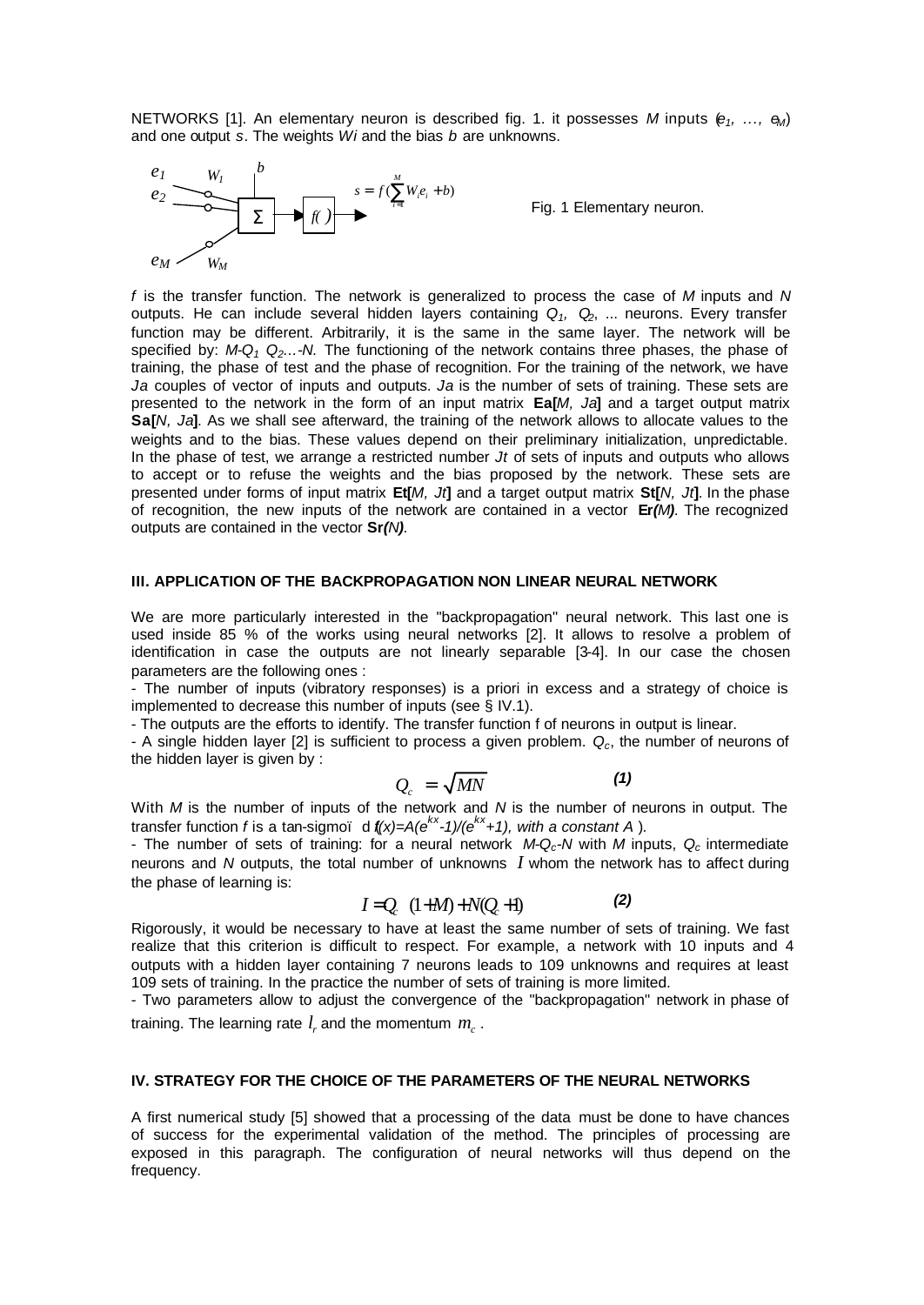### **Choice of the number of the inputs of the network based on a dynamics of measure**

We are interested in the optimal choice of the number of sensors and in their positions. We have a set of sensors a priori in excess. There are several possible strategies [5]. Most of the works in this domain concern the acoustic or vibratory active control. One of the possible ways would be the use of genetic algorithms. A simpler strategy is proposed. It is based on the dynamics of measure, this allows to reject sensors who give a level of vibration close to the background noise.

## **Choice of the inputs of the neural network based on the values of the set of recognition and the limit values of the sets of training**

A neural network can interpolate a new situation (set of recognition) knowing a big number of learnt situations (sets of training). The vibratory data of the sets of training in input of the neural network are not inevitably the same order of magnitude as those of the set of recognition. Indeed the efforts allowing to generate the sets of training are artificial (vibrating shaker or impact hammer) and the efforts to recognize are generated by the vibrational source. So that the neural network can interpolate, the set of recognition has to be situated within the limits of the sets of learning and this for all the sensors. A sensor must be rejected when the value of the set of recognition is situated outside the limits of the values of the sets of training.

### **Choice of the number of sets of training**

We are interested in the optimal choice of the number of sets of training. The convergence of the network is slowed down when the neural network has to learn sets of very close inputs to which we associate very different target outputs. It is the case when different forces generate close vibrations in the points where are situated the sensors. We have a number of sets of training a priori in excess. One of the sets of training is rejected if it is too close to the other one (use of the Principal Components analysis).

# **V. PRESENTATION OF THE EXPERIMENTAL SET-UP**

The receiving structure was an aluminium plate of dimensions 0.5 m x 0.4 m x 0.0016 m. It was inserted between two very stiff steel frame. This first one was fixed to the other one by 24 screws who crossed the plate (fig. 2). The vibratory data which were the inputs data of the neural networks were obtained by using strain gages (350 W / ref. CEA-13-125 UW-350) stuck at 16 points distributed on the periphery of the plate (positions *J1* to *J16*, fig. 3). These sensors are light and do not modify the receiving structure. They allow to measure the vibrations of the plate until 800 Hz. These sensors are little expensive and can be thus let permanently on a test bench. Fig. 2 : Experimental set-up.



15 mm Frame $20 \text{ mm}$ *J2 J<sub>3</sub> J<sub>4</sub> J<sub>4</sub>* Ξ 400 mm *J5 J16 J6*  $\overline{\phantom{a}}$ *PF2 J15 J7 PF1 J14 J8 g ref* ▅ *J13 J9* <sup>.</sup>15 **դ**որ *J12 J11 J10 y* 20 mm *x* 500 mm

Fig. 3 : frame, plate and location of sensors (*J1* to *J16*), excitation points  $P_{F1}$ , *PF2*) and reference sensor  $g_{ref}$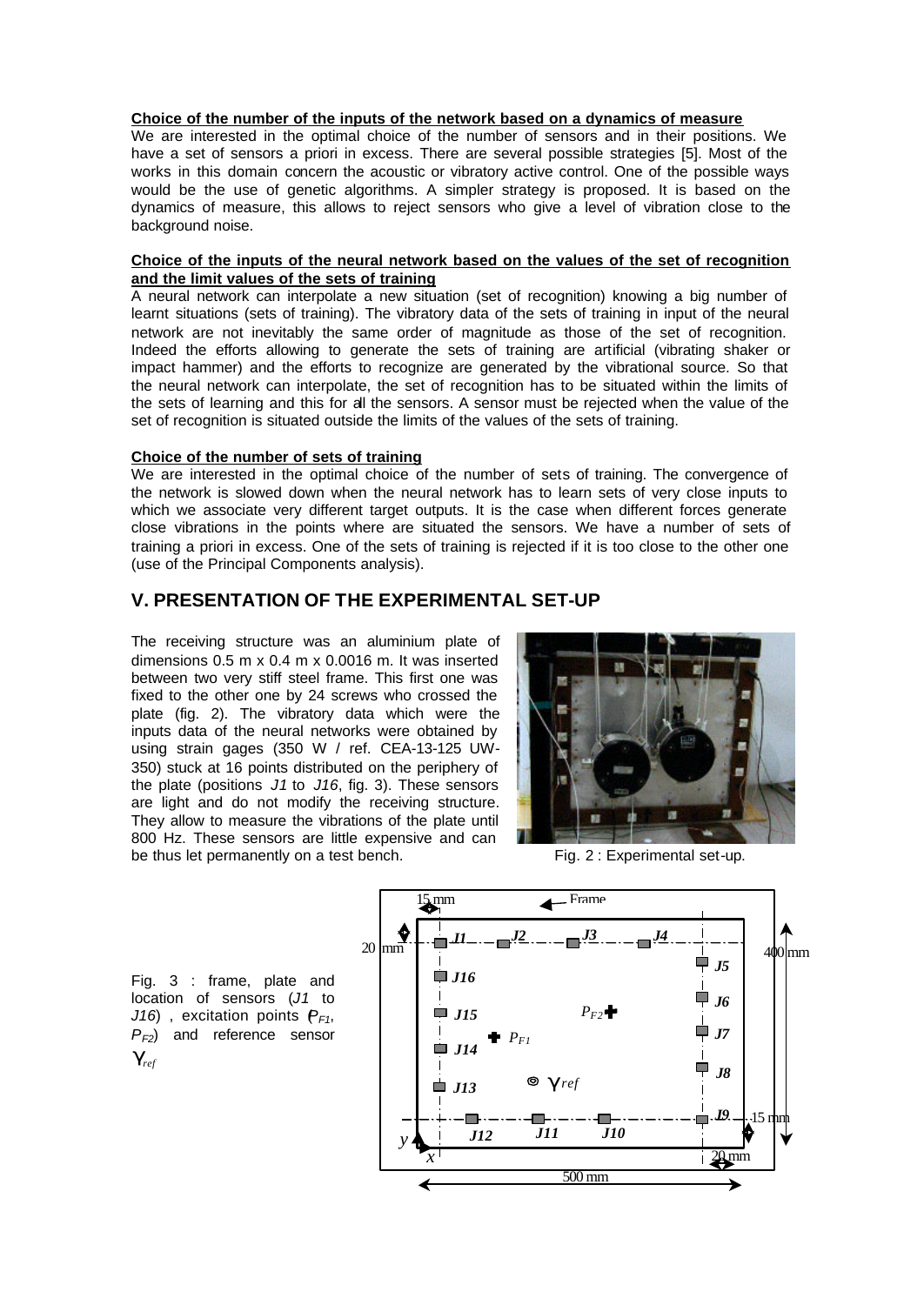According to the configurations, the plate was excited at one or two positions. Both positions of the forces  $P_{F1}$  and  $P_{F2}$  are shown on the figure 3. As the case may be,  $F1$  and  $F2$  was generated by a shaker B&K 4809 or by an impact hammer (PCB 208A03 ICP). The phase reference signal was supplied by an accelerometer (PCB U353B18 ICP) stayed in the same position for all the configurations of measure  $\gamma_{ref}$ , fig. 3). The data acquisitions were made with the hardware HP VXI and with the LMS software.

## **IV. IDENTIFICATION OF ONE PUNCTUAL NORMAL FORCE**

In this first case, one had to identify the punctual normal force *F1* injected by a shaker in the aluminium plate described previously. The signal of excitation was a white noise in the frequency band [ 0-1200 Hz]. The maximum number of inputs was 16 vibratory data measured by strain gages. The output was the force *F1*. In that case, the distribution of the neurons of the neural network was 16, 4, 1 at the maximum. The network architecture, phase of training, phase of test and phase of recognition and the possible strategies of data reduction were to be reconsidered for each frequency.

### **Phase of training:**

An impact hammer was used to constitute the sets of training. The initial spectrum of the force *F1* injected by the impact hammer is drawn on fig. 4. The vibration spectra were measured by the 16 strain gages by injecting the effort at position  $P_{F1}$ . The force spectrum and the 16 vibration spectra were averaged on 5 repeated shocks. This force spectrum and the vibration spectra formed the initial set of training (16 inputs and one target output). The weighting of the amplitude of the force spectrum allows to calculate 18 sets of training. The coefficients of weighting of the 18 efforts are the following ones: 1000 \* [1.5 1.4 1.3 1.2 1.1 1 0.9 0.8 0.7 0.6 0.5 0.4 0.3 0.2 0.1 0.05 0.025 0.0125]. The 18 force spectra are represented on the fig. 4.





Fig. 5: set of recognition and 18 sets of training for the receiver location *J6*

As an example, the 18 vibration spectra are represented on the fig. 5 for a receiver located at *J6*. The parameters for the phase of training were the following ones: the maximal number of iterations = 16000, the maximal average quadratic error 0.0001, the learning rate  $l_r$  = 0.01, the momentum  $m_c$  = 0.9. The frequency bandwidth of calculation is [100-800 Hz] by step of 2 Hz.

#### **Phase of test :**

A single set of test was used for the phase of test. It corresponded to the 1st set of the sets of training. The maximal distance between the force calculated by the neural network and the target force is fixed at +/-1%.

#### **Phase of recognition :**

A shaker was then fixed at position *PF1*. It simulated a vibrational source. Under operating condition, the 16 strain gages allowed to generate the set of recognition. The force sensor inserted between the shaker and the plate allowed to measure the injected force. This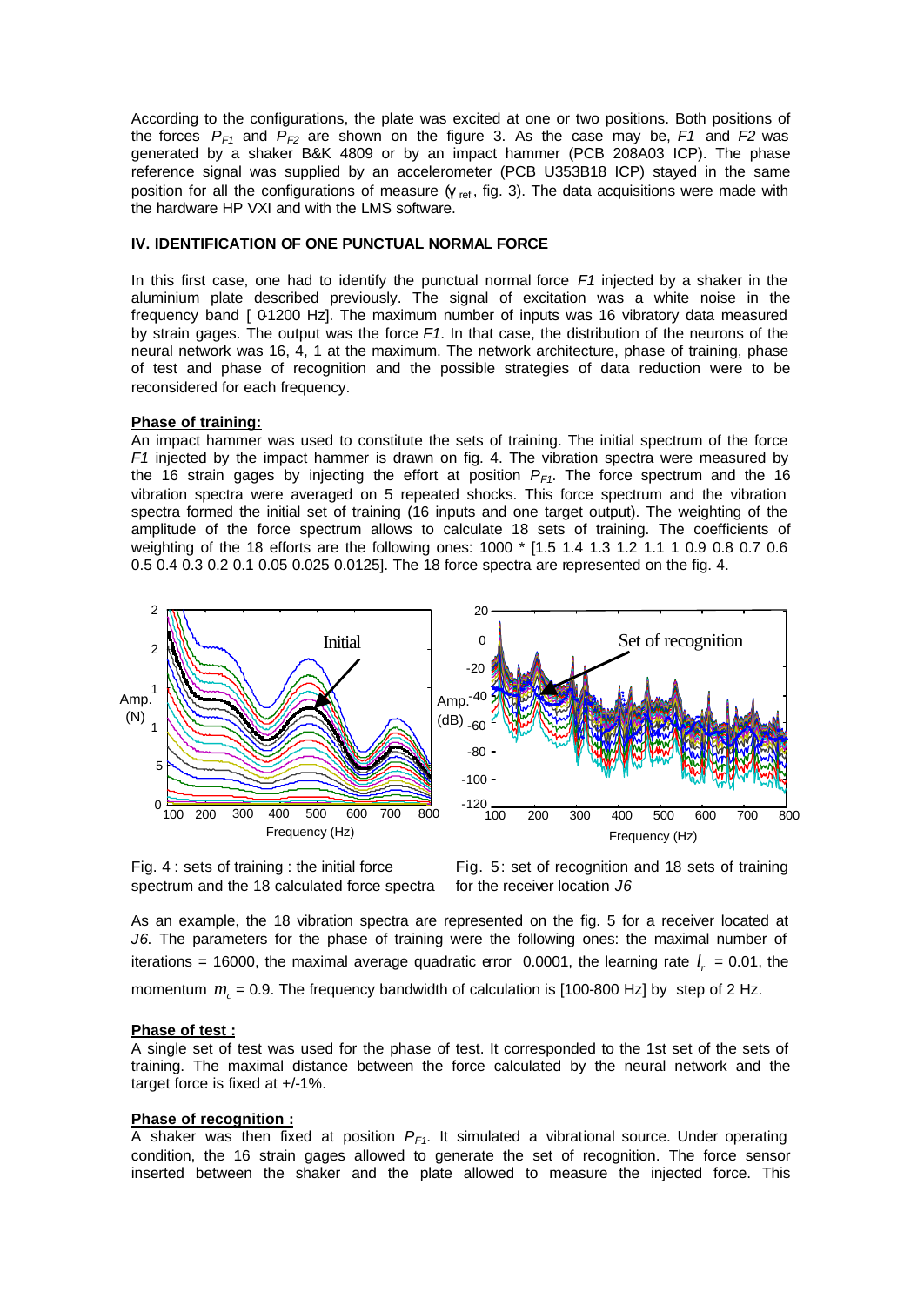measured force could so be compared with the output of the neural networks. As an example, the set of recognition is superimposed to the 18 sets of training for the receiver at position *J6* (fig. 5). The level of the measured force is superimposed to the level of the force recognized by the neural networks on the fig. 6. The measured force *F1* is in very good agreement with that calculated until 600 Hz. Above that frequency, the calculation overestimates the measure about 5 dB.



### **V. IDENTIFICATION OF TWO PUNCTUAL NORMAL FORCES**

In this second case, one had to identify two punctual normal forces *F1* and *F2* injected in a plate by two shakers (in phase) supplied by the same signal. The plate was the same as described previously. The signal of excitation was a white noise in the frequency bandwidth [ 0-1200 Hz]. An impact hammer had allowed to excite the plate successively to the position *PF1* and then to the position  $P_{F2}$  to constitute the sets of training. The maximum number of inputs was 16 vibratory data measured by the strain gages. The two outputs were the modulus of the forces *F1* and *F2*. In that case, the distribution of the neurons of the neural networks was 16, 6, 2 at the maximum. The architecture of the neural networks, phase of training, phase of test and phase of recognition and the possible strategies of data reduction were to be reconsidered for each frequency.

#### **Phase of training:**

The efforts allowing to create the sets of training were generated by an impact hammer. The spectra of the sets of training were obtained by chaining the following stages:

A force *F1*, only, was injected at position *PF1* by an impact hammer. The initial spectrum of *F1(f)* was measured by a force sensor (5 repeated shocks). 16 vibration spectra (amplitude and phase) were measured by the strain gages ( for the 5 repeated shocks).

A force *F2*, only, was injected at position *PF2* by an impact hammer. The initial spectrum of *F2(f)* was measured by a force sensor ( 5 repeated shocks). 16 vibration spectra (amplitude and phase) were measured by the strain gages (for the 5 repeated shocks)

The initial spectrum of force *F1 ( f )* was weighted to obtain 8 spectra of decreasing amplitude *F1(f)\*1000\* [1.6 1.3 1 0.7 0.5 0.3 0.1 0.05]*. The initial spectrum of the force *F2(f)* was weighted to obtain 8 spectra of decreasing amplitude *F2(f)\*1000\* [ 1.6 1.3 1 0.7 0.5 0.3 0.1 0.05 ].* For each positions *J1* to *J16*, we calculated 64 (8x8) spectra of complex vibrations by linearly adding the responses generated by the various calculated forces*.*

The parameters for the phase of training were the following ones : the maximal number of iterations = 40000, the maximal average quadratic error 0.01, the learning rate,  $l_r$  = 0.01, the

momentum  $m_c$  = 0.95. The frequency bandwidth of calculation is [100-400 Hz] by step of 2 Hz.

#### **Phase of test:**

An only one set of test was used for the phase of test. It corresponded to the 1st set of the sets of training. The maximal distance between the force calculated by the neural network and the known force was fixed at +/-1%.